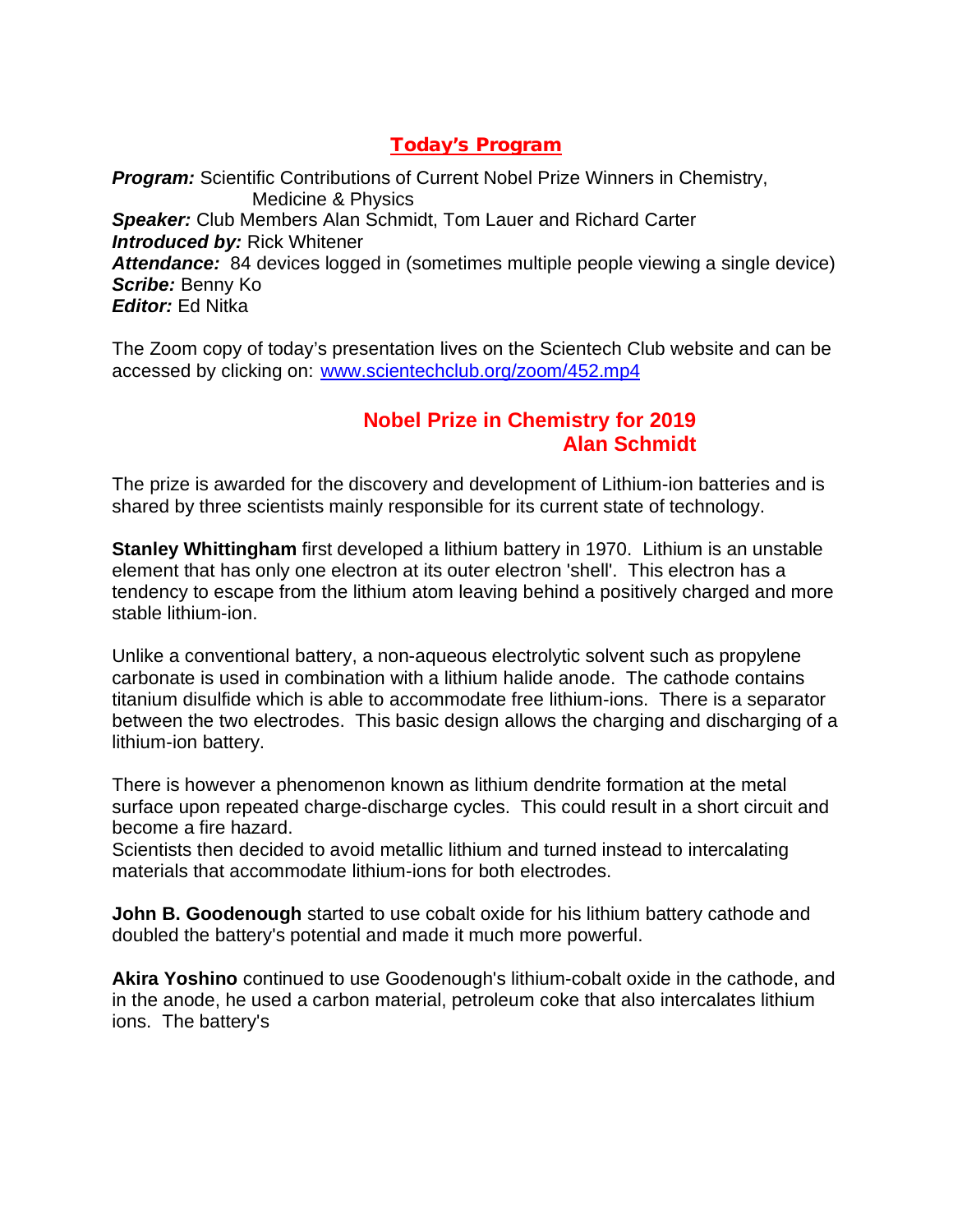functionality is no longer based on damaging chemical reactions but rather a back and forth flow between the electrodes. This gives the battery long life and allows it to become commercially viable.

**John B Goodenough** has since replaced his cobalt oxide cathode with iron phosphate which makes the battery more environmentally friendly.

The lithium-ion battery technology has an impact that goes beyond mobile electronics and electrically-powered vehicles. As we try to break away from carbon-based energy sources, efficient energy storage is a pre-requisite to other forms of power generation. The success in this technology will be a great improvement to our lives as well as to the health and sustainability of our planet.

#### **2019 Nobel Peace Prize for Physiology or Medicine. Tom Lauer**

Lance Armstrong, the winner of multiple Tour de France, was found guilty of doping. What was his drug of choice? EPO (Erythropoietin). It is a peptide hormone naturally produced in the human kidneys and released to stimulate red blood cell production in the bone marrow.

Red blood cells are responsible for carrying oxygen to all cells of our bodies. Our red blood cells are regenerated about every 120 days normally. When our red blood cells are low, our body's regulatory mechanism sends a signal to our kidneys to step up its EPO production. Oxygen carried by the red blood cells interacts with the sugar (food) in our body to produce energy. Therefore, our energy and performance level is highly dependent on our red blood cell level and their oxygen-carrying capacity. Lance Armstrong cheated by artificially raising his red blood cell level with EPO injections to enhance his performance.

The 2019 Prize for Physiology or Medicine is awarded to three scientists whose works contributed to the understanding of this important homeostasis function of our body. They are **Drs. Williams G. Kaelin, Jr., Peter J. Ratcliff, and Gregg L. Semenza.** Their discoveries include how cells can sense and adapt to changing oxygen availability, the identification of molecular machinery that regulates gene expression in response to varying levels of oxygen. Semenza and Ratcliff discovered the oxygen sensing mechanism is present in all tissues, not just in the kidney cells where EPO is produced. Semenza further found a protein complex in cells, the hypoxia-inducible factor (HIF-1a), that binds to an identified DNA segment in an oxygen-dependent manner, i.e., the higher the oxygen level, the lesser HIF-1a the cells will contain, and more of it when oxygen levels are low and thus stimulate the EPO gene. In the presence of oxygen, H1F-1a is found to degrade rapidly, in low oxygen conditions, its existence lasts longer.

Von Hippel-Lindau (VHL) disease is a genetic condition that is sometimes associated with certain tumors' formation. While researching this condition, Williams G. Kaelin, Jr.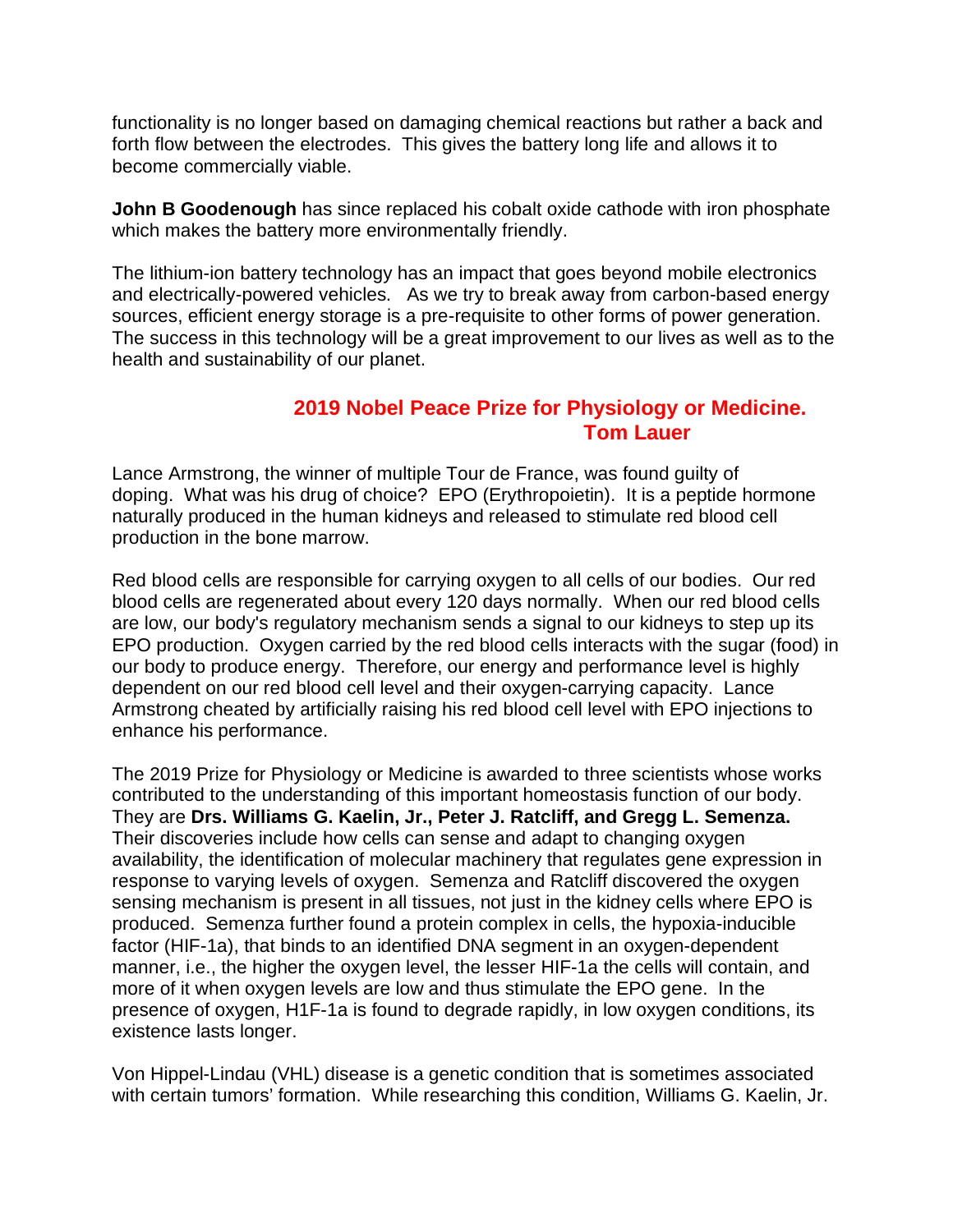discovered that cancer cells that are lacking a functional VHL gene are hypoxic (low in oxygen content) while swapping it with a functioning VHL gene restores the cell to a normal oxygen level. The implication is the VHL gene plays a role in the regulation of oxygen at the cellular level. In a normal oxygen environment, the VHL gene attaches itself to the H1F-1a complex and facilitates its degradation by proteasomes. In hypoxic conditions, this does not happen and H1F-1a proceeds to stimulate EPO production. All these discoveries carry significance in the understanding of oxygen regulation and the generation of new blood cells. Potentially, it may have a role in disease treatment by activation or blocking oxygen sensing of certain cells.

### **Nobel Prize in Physics for 2019 Richard Carter**

The 2019 Nobel Prize in Physics was awarded for contributions to our understanding of the evolution of the universe and Earth's place in the cosmos. One half was awarded to **James Peebles** for theoretical discoveries in physical cosmology. The other half was jointly awarded to **Michel Mayor and Didier Queloz** for the discovery of an exoplanet orbiting a solar-type star.

James Peebles' insights laid a foundation for the transformation of cosmology over the last fifty years from speculation to science. His theoretical framework, developed since the mid-1960s, is the basis of our contemporary ideas about the universe. Peebles made many important contributions to the Big Bang model. Along with Robert Dicke and others (George Gamow, Ralph A. Alpher, and Robert C. Herman), Peebles predicted Cosmic Microwave Background radiation prior to its signal's accidental discovery. Peebles also was the leading pioneer in the theory of Cosmic Structure Formation in the 1970s. He made major contributions to Big Bang Nucleosynthesis, Dark Matter, and Dark Energy theories.

**The Big Bang,** 13.8 billion years ago**,** was the initiation of the creation of our universe! The timing of the emerging events is a major area of study that has developed, and its comprehension is still becoming better understood, today. The Big Bang started as an enormous amount of energy that created both matter and space-time! It set the development of the universe on a pathway that is still evolving. Today, some popular TV science shows continue to tell about many new theories regarding the Universe with many scientists active in cosmology reporting.

Now, newer telescopes allow us to see a wider range of electromagnetic radiation, so we can now examine the temperatures in the heart of a nebula with Infrared views. Some darker nebulae are numerous degrees below freezing temperatures, and they are the basic nurseries for forming stars in hotspots developing within those massively densified zones, using nuclear reactions. Thus, "A Star is Born" using the nuclear fusion of hydrogen within a densified mass core area to create helium and some other basic elements. The initiation of this reaction starts with a gravitational compression of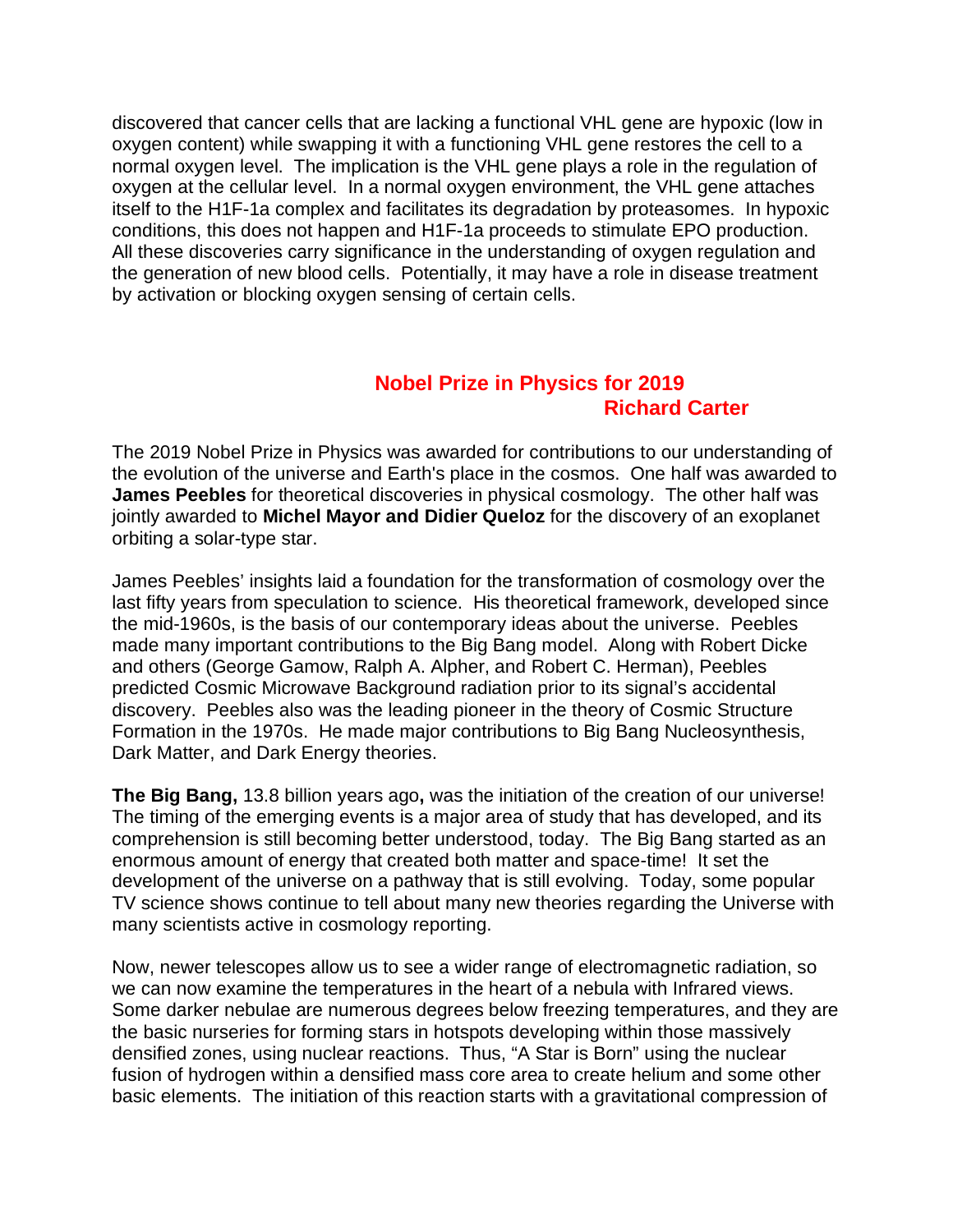a massive ball of hydrogen, where the core temperature of that ball rises significantly. This allows energized protons to combine in a nuclear fusion reaction to form helium. The nuclear reaction also releases additional heat, forming a glowing light and heat source pressing outward against the gravitational compression to establish an equilibrium-sized ball in space-time.

Our star, the Sun, is about 5 billion years old, and it is at its half-life in using up its fuel supply of hydrogen. This nucleosynthesis is the process that creates new atomic nuclei from pre-existing nucleons (protons and neutrons). Then formation of the heavier chemical elements evolves through other nuclear reactions. Spectrographically, hydrogen is the most abundant element in our galaxy with a mass fraction of 74%. Helium is 24%. All of the other elements comprise the remaining 2% of the mass fraction of **"Ordinary Matter".**

**Dark Matter** is said to exist for several reasons: (1) In clusters of galaxies, the galaxies are traveling fast enough to escape the cluster unless a large quantity of unseen matter is holding them within the cluster. (2) Galaxy rotation curves only make gravitational sense if galaxies are embedded in large clouds of unseen gravitating matter. (3) The universe appears to have flat space curvature and there is not enough regular matter to cause this. There must be unseen matter (and dark energy too) to flatten the geometry of the universe.

**Dark Energy** is proposed to explain the unknown energy source needed to cause the more recent increase in the expansion of the universe. The content of matter and energy in our visible universe is:

Ordinary Matter is 4.9%, Dark Matter is 26.8%, and Dark Energy is 68.3%. The mass of Ordinary Matter in the known visible universe is about 1.5 x  $10^{53}$  kilograms, and its average density is equivalent to 6 protons per cubic meter. The mean temperature is 2.7 K.

The expansion of the space-time of the universe can be visualized as a loaf of raisin bread rising and baking. Think of the raisins as galaxies and the dough as space-time. The rising dough grows in size, causing rapid separation of the raisins. So, in the space-time the matter separates in distance, and **matter can separate at greater than the speed of light limitation, since only space-time is expanding and not matter moving through space-time.** Thus the Inflation Theory said to happen at the beginning of the Big Bang is possible. In fact, the Red Shift, due to the expanding universe lengthened the original visible wavelength of the Cosmic Background Radiation to that for microwaves, as we view them now. They say that the universe has expanded to be 93 billion light-years in diameter in its 13.8 billion years of existence so far. The outer edges of the current universe are way beyond our detection capability now since the speed of light limits how far our visible universe can ever be seen by electromagnetic or gravitational waves. It is now said that there are at least 2 trillion galaxies in the observable universe.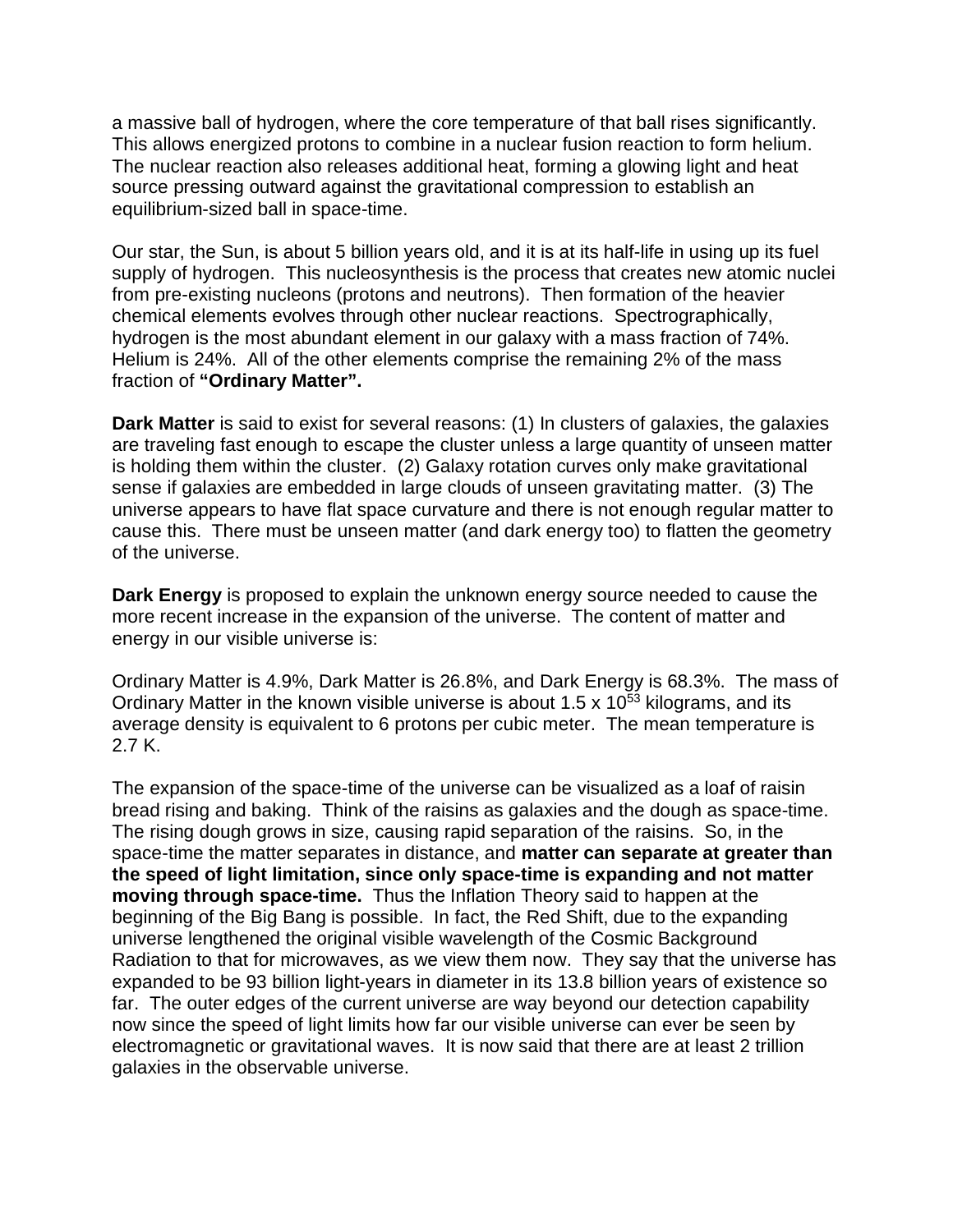As the stars of various sizes age, they form heavier chemical elements – helium, lithium, beryllium, carbon, etc. up to iron. We and all around us initially started in a nebula that formed a star. Stars like our Sun die when their hydrogen has been converted to carbon and oxygen. They never get hot enough to fuse carbon and oxygen into heavier elements. In massive stars (= > 8x Mass-of our sun), iron formation quenches a star's nuclear reaction by taking in more energy than it produces, causing that star to collapse. That dying star's collapse, rapidly, bouncing off of a hard-nuclear core, explodes violently, releasing copious neutrinos during the formation of a neutron star or black hole. This is called a Type II supernova explosion. That produces a new heavier-elements-rich nebula. Colliding neutron stars also make elements heavier than iron and enrich the interstellar medium. Neutron stars can have up to 2.3 Sun masses contained in a 10-mile diameter ball! Primordial black hole sizes were even much smaller according to Janna Levin. Currently black holes of 25 Sun masses and larger have been documented by the LIGO facilities when detecting gravitational waves.

Now we will transition to **the other half of the Nobel Prize in Physics** that was jointly awarded to **Michel Mayor and Didier Queloz** for the discovery of an exoplanet orbiting a solar-type star. In October 1995, Mayor and Queloz announced the first discovery of a planet outside our solar system, an exoplanet, orbiting a solar-type star in our home galaxy, the Milky Way. They worked at the Haute-Provence Observatory in southern France. Using custom-made instruments, they were able to see Planet 51 Pegasi b, a gaseous ball comparable with our solar system's biggest gas giant, Jupiter. One way to search for exoplanets is to look for "wobbly" stars. A star that has planets orbits about their common center of gravity, rather than moving smoothly through space. From far away, this oscillating orbital motion makes the star look like it's wobbling. Small planets do not cause an accurately detectable wobble measurement because their tug is too weak on their parent star.

So, another method is to look for a planet transiting across a glowing star. This causes the illumination measurements for that star to vary during the transit time of the planet. In less than ten years, the 2009 Kepler Space Telescope observed 530,506 stars and detected 2,662 planets in only a limited area of the galaxy, using this method.

More recently, per NASA based upon the number of M-class stars in the galaxy, it is estimated that about 10 billion potentially habitable, Earth-like worlds smaller than 1.6 times the earth's diameter exist. These fit into the habitable "Goldilocks's Zone" orbit where things could be "just right" for life to exist. It should be noted that M class stars, though quite common, are smaller, fainter, dimmer, and redder than our Sun. Planets in the Goldilocks Zone around such faint stars would have to be very close in and, thus, may be tidally locked to their parent star. That means one face would always be

towards the star and one away. It would be a vastly different sort of place to live with perpetual day or perpetual night. See: https://astrobiology.nasa.gov/news/where-is-thehabitable-zone-for-m-dwarf-stars/

Michel Mayor and Didier Queloz explored our cosmic neighborhoods on the hunt for unknown planets. Their discoveries have forever changed our conceptions of the world